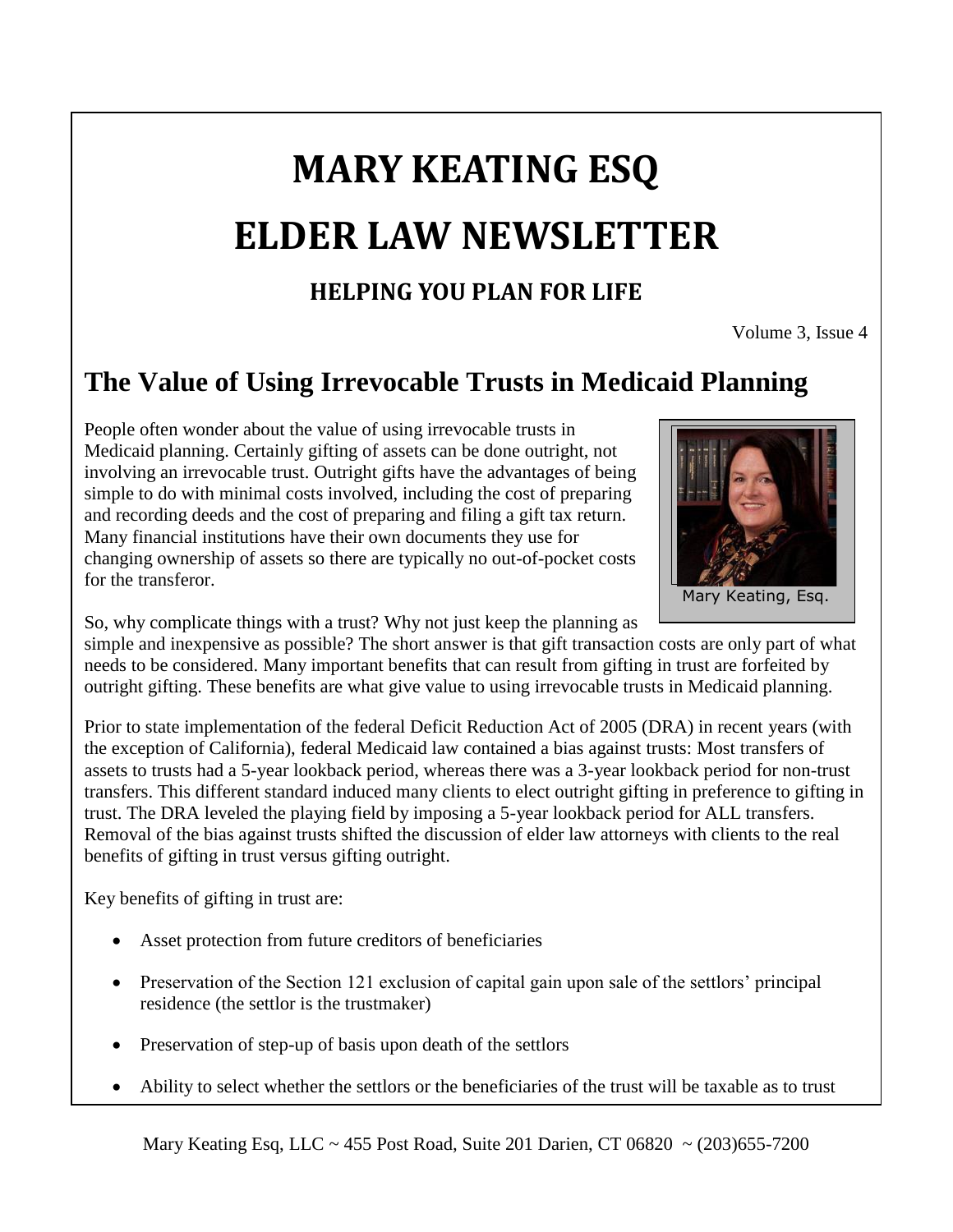income

- Ability to design who will receive the net distributable income generated in the trust
- Ability to make assets in the trust noncountable in regard to the beneficiaries' eligibility for means-based governmental benefits, such as Medicaid and Supplemental Security Income (SSI)
- Ability to specify certain terms and incentives for beneficiaries' use of trust assets
- Ability to decide (through the settlors' other estate planning documents) which beneficiaries will receive what share, if any, of remaining trust assets after the settlors die
- Ability to determine who will receive any trust assets after the deaths of the initial beneficiaries
- *Possible* avoidance of need to file a federal gift tax return due to asset transfer to the trust

We will briefly discuss each of these potential benefits in sequence. Each of these potential benefits depends on the specific language selected in the design and drafting the trust. None of them is automatic or inherent in every trust. Thoughtful planning and careful drafting is necessary to take advantage of the benefits available, thus it is important to understand how and why each benefit comes about. This *ElderCounselor*™ newsletter is just an introduction to these topics, not a specific drafting guide. We are available to discuss any of these issues in more detail.

#### **Asset Protection from Future Creditors of Beneficiaries**

A central benefit of gifting in trust is to protect the gifted assets from the creditors and predators of the beneficiaries. This is accomplished by means of a spendthrift provision – special provisions in the trust that make trust assets not subject to attachment, foreclosure, garnishment, or a laundry list of undesirable actions by the creditors of the beneficiaries.

#### **Preservation of Section 121 Exclusion of Capital Gain on Sale of Principal Residence**

Section 121 of the Internal Revenue Code (Tax Code) creates an exclusion from capital gains tax of up to \$250,000 of capital gain in the taxpayer's principal residence when it is sold if the taxpayer owned and lived in it at least two of the past five years before the sale (only one of the past five years if the homeowner had to move to a nursing home). If there are two qualifying co-owners, they can each exclude \$250,000 of gain upon sale in such circumstances. This is a very valuable benefit that has been in the Tax Code since 1997. A trust can preserve this benefit if it is a "complete grantor trust" – a grantor trust as to both income and principal. On the other hand, a residence gifted outright to someone and then sold by the successor would need to qualify for the Section 121 exclusion based on the ownership of the donee to avoid capital gain in excess of the adjusted cost basis of the donor. Our senior population often has owned their home since the late 1940s, 1950s or 1960s, so a huge amount of appreciation in value has occurred since then.

#### **Preservation of Step-Up of Basis**

When an appreciated asset is included in a decedent's taxable estate for federal estate tax purposes, it receives step-up (or down) of basis to the date of death value under Section 1014 of the Tax Code. Normally gifted assets pass to gift donees with "pass through basis"; that is, the donees receive the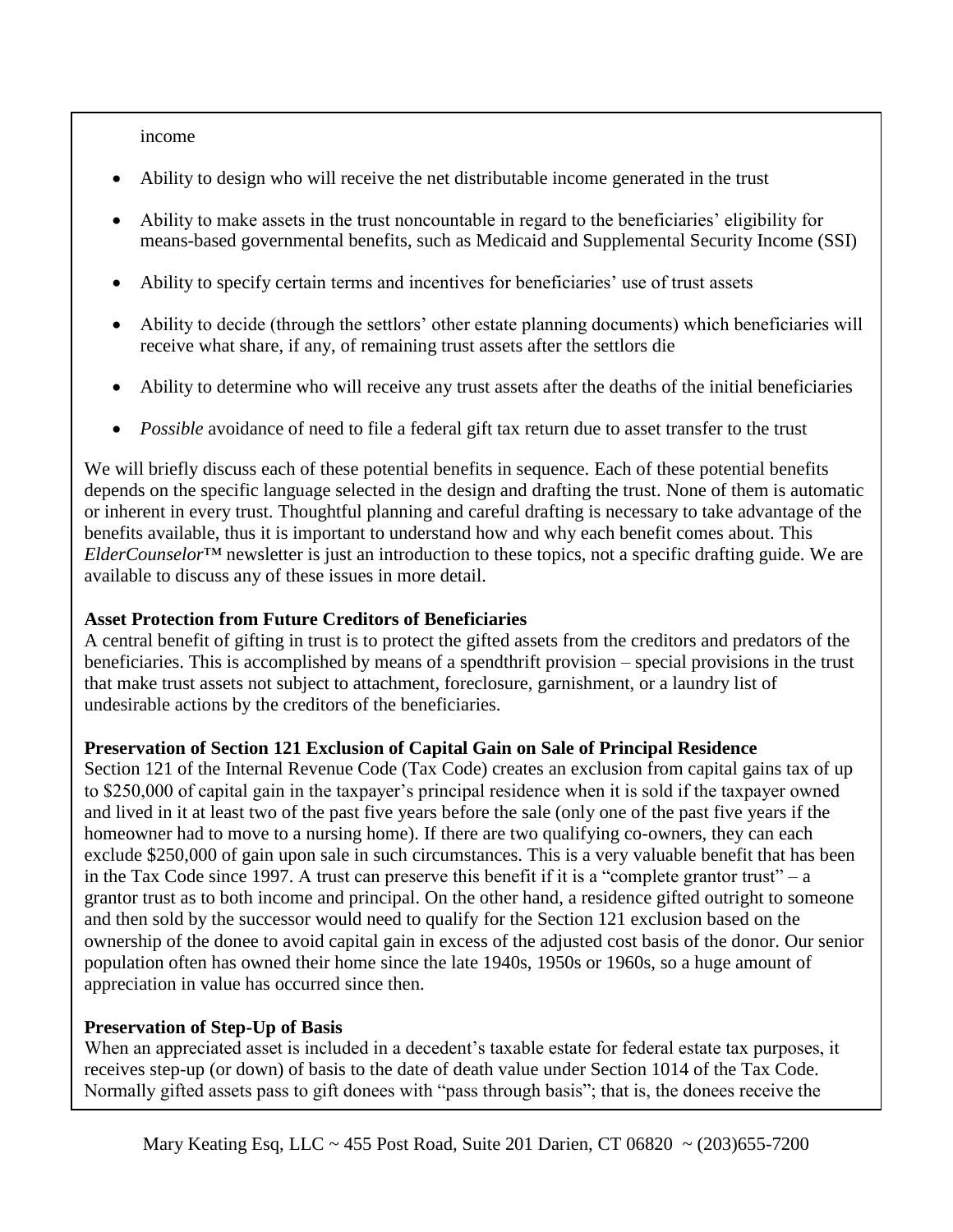assets with the donor's adjusted cost basis, rather than the date of gift value of the assets. If, however, something pulls the assets back into the taxable estate of the donor upon the donor's death, the donee will own the asset at that point with the donor's date of death value as his or her basis, rather than the donor's original adjusted cost basis. For highly appreciated assets, such as the donor's home or stocks that he or she owned for a long time, obtaining step-up of basis can be a huge benefit for minimizing or eliminating capital gains tax when the donee later sells the assets. This benefit of step-up in basis can easily be forfeited by outright gifting. However, a provision in an irrevocable trust that pulls the property back into the taxable estate of the settlor upon the death of the settlor can preserve step-up of basis for benefit of the donee. With the amount of assets that can pass free of federal estate tax being well beyond the value of most Medicaid planning clients' estates, estate inclusion and step-up of basis is generally a great benefit to design into the trust, without any actual tax liability. A Limited Power of Appointment retained by the settlor can accomplish this. Other provisions can also cause taxable estate inclusion.

#### **Ability to Select Whether Trust Income is Taxable to Settlors or Beneficiaries**

This brings us to the topic of "grantor trusts." Grantor trusts are treated by the Tax Code as "owned" by the settlor (also called the grantor) for income tax purposes. As mentioned above, preservation of the Section 121 exclusion of capital gain upon the trustee's sale of the settlor's primary residence that was earlier funded into the trust requires that the trust be a "grantor trust" as to both income and principal. The creation and significance of grantor versus nongrantor trust status takes an entire seminar or article unto itself, so can only be touched upon lightly here. But the choice of whether a trust will be a grantor or nongrantor trust and how that will be accomplished are key design decisions. For example, it may be important that income generated in the trust not be taxed to the settlor. This requires nongrantor trust status, which necessitates that every trust provision that would cause grantor trust status be avoided in the drafting of the trust. In other examples, however, grantor trust status is important as a goal for tax reasons, or if the settlors are to receive income from the trust.

#### **Ability to Design Who Will Receive Trust Income**

Unlike an outright gift, by which the donor gives up the right to receive income generated by the transferred assets, an irrevocable trust can be designed so funding constitutes a completed gift for Medicaid purposes although the settlor reserves the right to receive income from the trust. This is an attractive option for some seniors, although it does result in an inherent downside for Medicaid planning purposes: Any income that the trustee has the power to distribute to the settlor will be counted for Medicaid eligibility purposes, even if the trustee decides not to actually distribute the income to settlor. Some seniors avoid trustee discretion by making distribution of all trust net income to them mandatory, rather than discretionary. In this case, the income would also be counted for Medicaid eligibility purposes as well. Others go the entirely opposite direction by prohibiting the trustee from distributing any income to the settlor, thereby ensuring that trust income will not be part of the settlor's cost of care budget when the settlor is on Medicaid. There are several factors to weigh in such decision-making, but the key point for this discussion is that use of an irrevocable trust in Medicaid planning gives the client these design choices, whereas an outright gift does not.

#### **Ability to Make Trust Assets Noncountable for Beneficiaries' Medicaid or SSI**

It is a sad fact that an outright gift or bequest from a donor, such as a parent, to a disabled donee can result in the donee becoming ineligible for means-based governmental benefits that he or she was eligible for before the gift or bequest, or soon would have become eligible for. In such situations, unless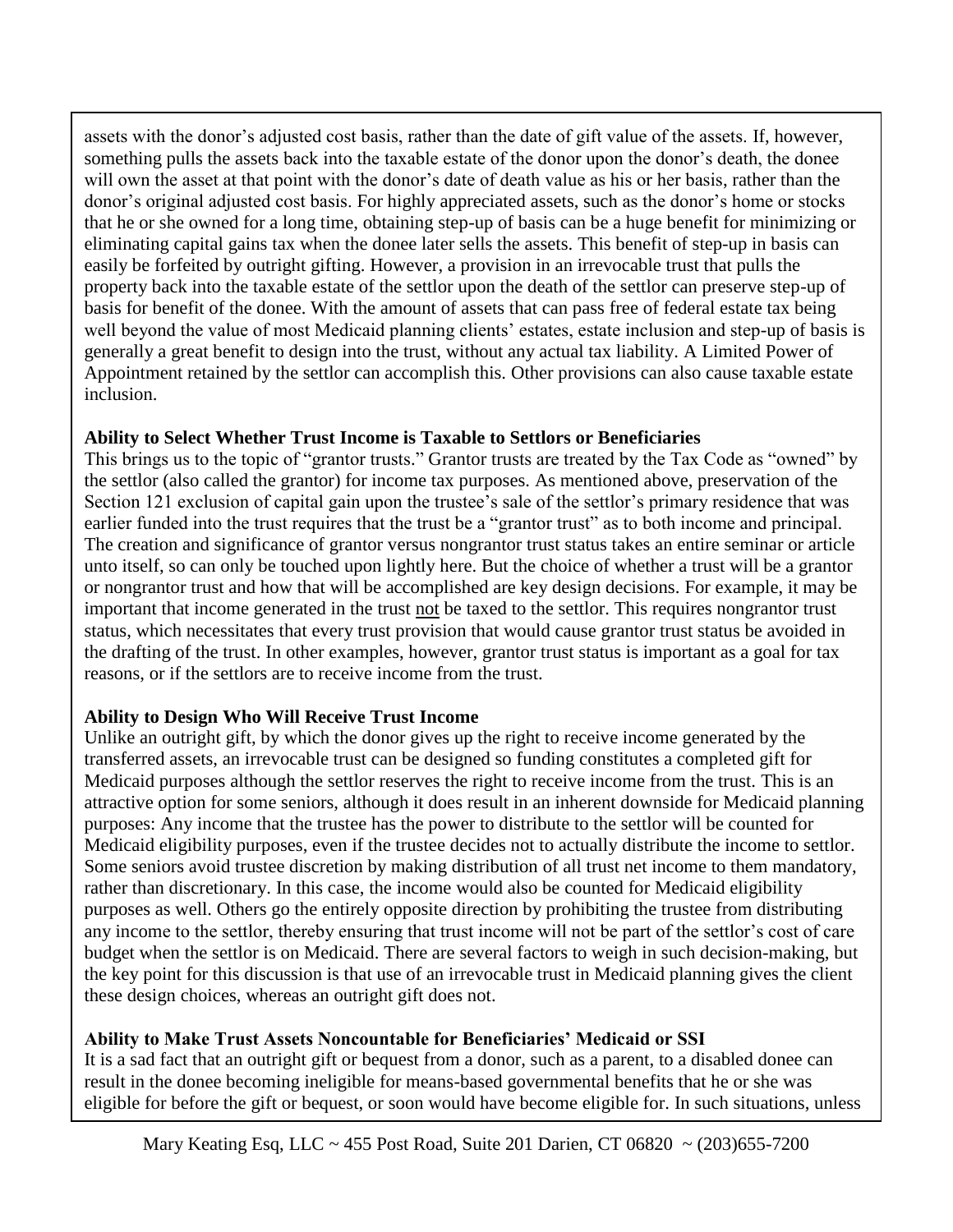irrevocable trust planning is then done to establish a "self-settled special needs trust," the gifted or bequeathed assets typically get consumed for the donee's care and once they are gone, the donee goes onto the governmental benefits from which the gift or bequest disqualified him or her until consumed. One way of looking at this outcome is that the indirect recipient of the gift or bequest was the governmental benefit program from which the gift disqualified the disabled person for a period of time. This is generally considered poor planning.

Better planning is for the gift or bequest to be made in an irrevocable special needs trust for benefit of the disabled beneficiary, so the gift or bequest will be managed to enhance the living conditions of the disabled beneficiary by paying for things that the governmental benefits do not pay for. If a disabled person becomes entitled to an outright gift or bequest, or an outright gift or bequest recipient later becomes disabled, depending on the age of the disabled person, it may be possible to establish a "selfsettled special needs trust" for the disabled beneficiary. Such trusts (funded with assets of the disabled person) must contain a provision stating that upon the death of the disabled beneficiary any remaining trust assets must pay back the state up to the full amount of Medicaid benefits received by the beneficiary, and only after the state is reimbursed may any excess pass to other beneficiaries such as other relatives. The payback provision requirement is Congress's "quid pro quo" – the balancing deal that makes it fair for the disabled person's otherwise disqualifying assets to be set aside in a Medicaidand Supplemental Security Income-noncountable trust that is nonetheless able to be consumed by the trustee for benefit of the disabled person to supplement but not replace the governmental benefits.

#### **Ability to Specify Terms and Incentives for Beneficiaries' Use of Trust Assets**

Many parents or grandparents desire to infuse their planning for their children or grandchildren with positive aspirations. Such goals may be as simple as that the gifts or bequests may only be used for the recipients' education, to finance a career change or buy a home. Or the goals may be more serious, for example, establishing that the intended recipient will only become eligible to receive the gift or bequest if he or she participates in a drug or alcohol rehabilitation program or gives up some other behavior that the donor wants to create an incentive for the donee to abandon. Such planning goals of a client almost always indicate an irrevocable trust with beneficiary incentive provisions as the vehicle to implement the plan. This is completely compatible with Medicaid asset protection planning for seniors at the same time.

#### **Ability to Decide Which Beneficiaries Will Inherit Upon Settlor's Death**

The retained Limited Power of Appointment referred to above (sometimes called a Special Power of Appointment) preserves for the settlor the power to decide who within a designated class of recipients will receive the benefits of the trust, how much they will receive, and in what way they will receive it. The class of potential recipients can be as broad as everyone in the world except the settlor and his or her creditors, and the settlor's estate and its creditors. Most often, however, the class of potential appointees consists of the settlor's descendants, certain other relatives or in-laws, and/or certain charities. Such a Limited Power of Appointment (LPOA) can determine whether the trust is a grantor or nongrantor trust, as well, so the specific language of the LPOA must be crafted carefully with regard to the grantor trust rules of the Tax Code. As an aside, a power of appointment is sometimes referred to jokingly as a "power of disappointment" because it truly retains for the settlor or other power holder the power to disinherit someone who acts badly.

#### **Ability to Determine Successor Beneficiaries**